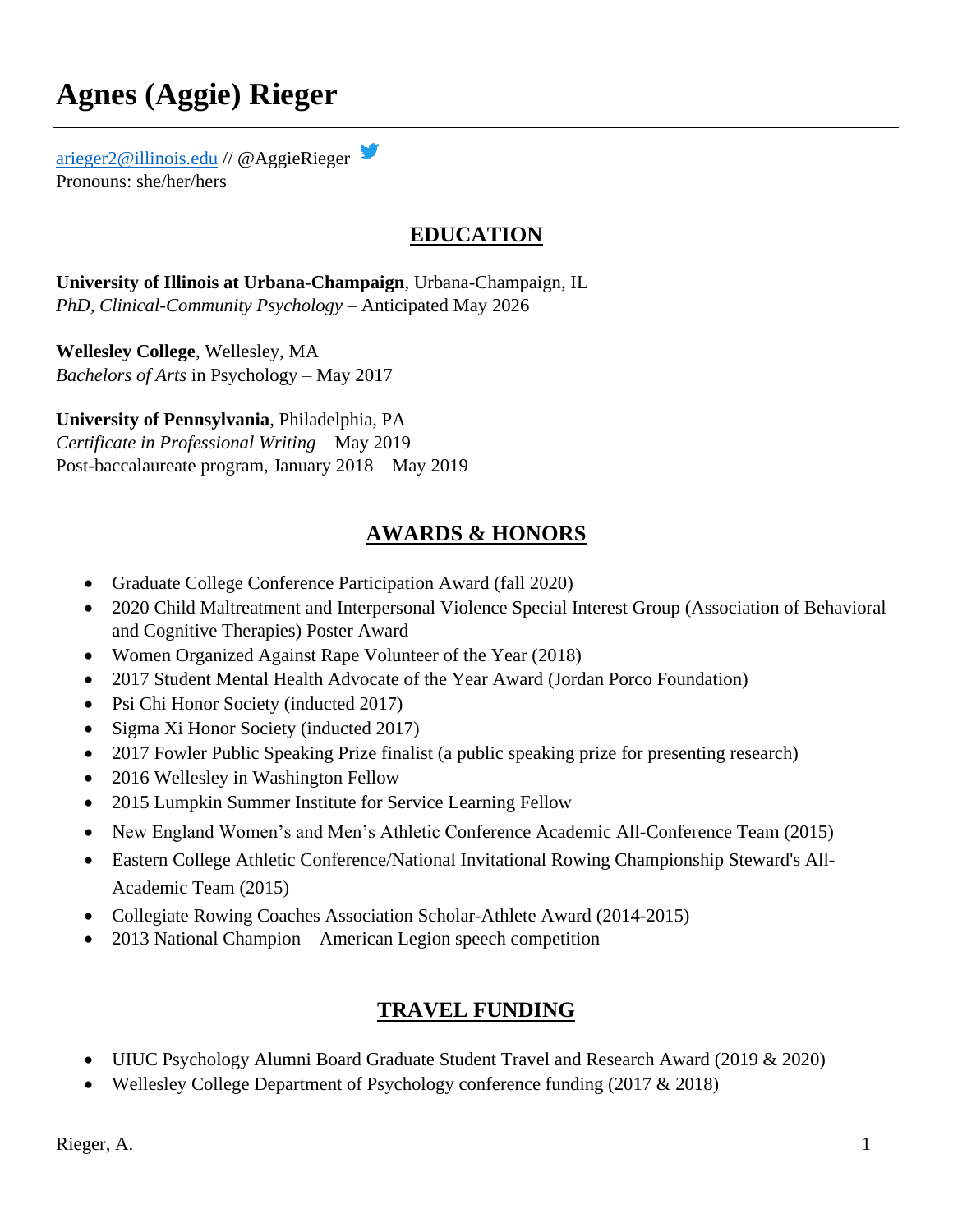# **PROFESSIONAL & UNIVERSITY SERVICE**

**Student Representative**, Child Maltreatment and Interpersonal Violence Special Interest Group –

Association for Behavioral and Cognitive Therapies

November 2019 – present

- Collaborate with fellow representatives to create special interest group newsletter.
- Co-host *Interpersonal: Chats on Child Maltreatment & Interpersonal Violence* podcast in which we interview SIG members about their work; edit and distribute episodes.
- Contribute to regular leadership meetings.

# **Campus-wide COVID-19 Mental Health Task Force Member**, University of Illinois at Urbana-

Champaign November 2020 – present

# **COVID-19 Resources Graduate Assistant**, University of Illinois at Urbana-Champaign

March 2020 – present

- Under the direction of the psychology department head, collaborate with two fellow graduate assistants to compile mental health resources for university students and community members, highlighting common reactions, unique challenges (e.g., loss of purpose, facing racism/xenophobia), and both local and national resources.
- With fellow assistants, review/update resource document as COVID-19 public health response develops.

#### **Student Representative**, President's Advisory Committee on Gender and Wellesley

September 2014 – May 2015 *Wellesley, MA*

- Developed educational events for the Wellesley community, including students, faculty, and alumnae, and researched admissions policies and concerns that might impact transgender students.
- Attended weekly meetings with faculty, alumnae, fellow student representatives, and trustees.
- Served as a liaison with the Wellesley College trustees.

# **SELECTED TEACHING & MENTORSHIP**

#### **Distinction Project Supervisor**, Action Research & Collaboration

University of Illinois at Urbana-Champaign August 2020 – present *Champaign, IL* 

- Work directly with Dr. Allen to guide senior undergraduate student Xiao Lin's independent research question development, secondary data analysis, IRB submission, and development of APA-style manuscript.
- Original, student-driven data collection for cognitive interviewing study of international Asian students' understanding of items frequently included on the ARC3;  $N = 20$ .
- Funded \$500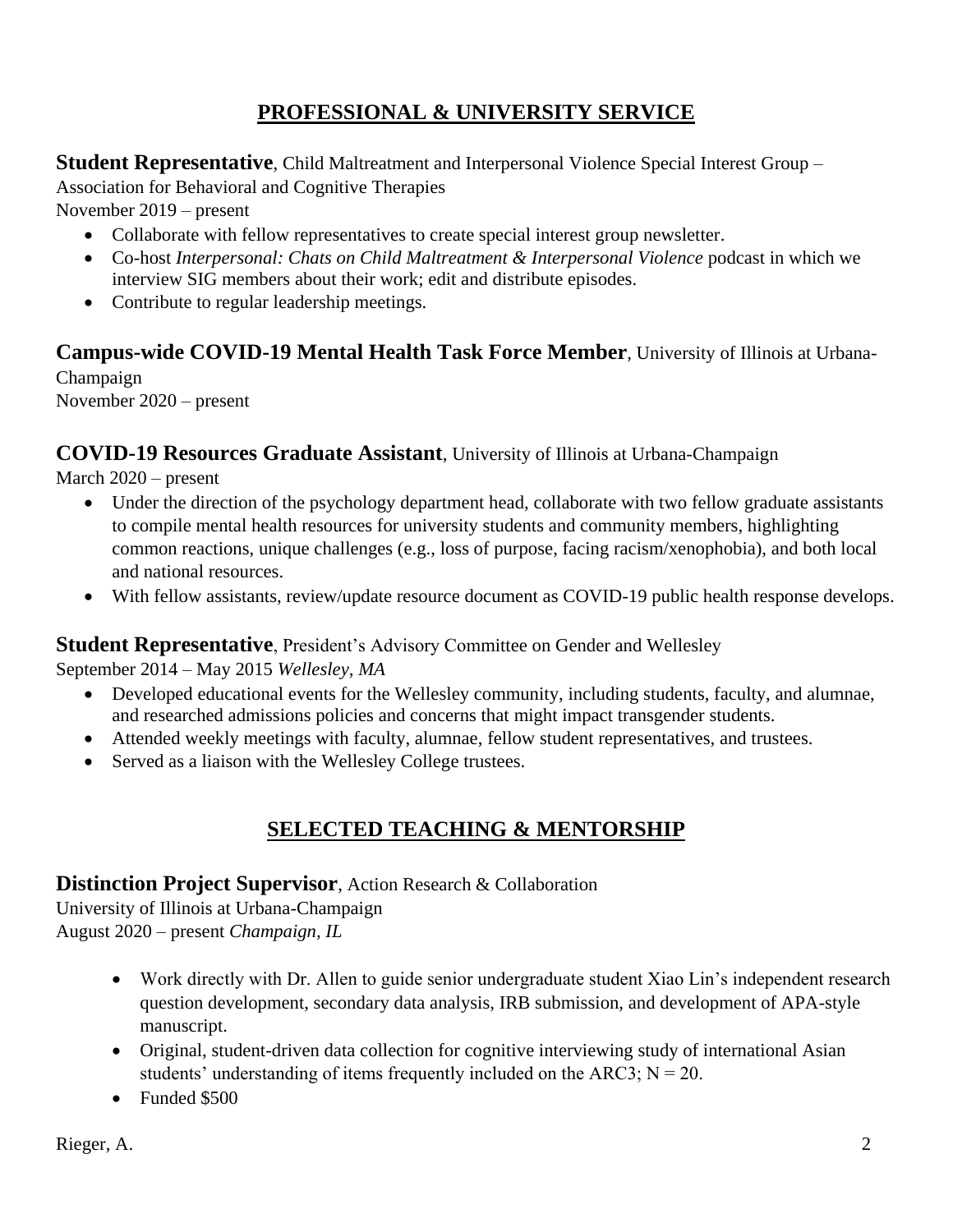**Graduate Mentor**, Undergraduate Research Apprenticeship Program (URAP) University of Illinois at Urbana-Champaign October 2020 – present *Champaign, IL* 

# **PUBLICATIONS**

*\* indicates community or practice partner*

**Rieger, A.**, Blackburn, A. M., Bystrynski, J. B., Garthe, R. C., & Allen, N. E. (under review). The impact of the COVID-19 pandemic on gender-based violence in the United States: Framework and policy recommendations.

Garthe, R. C., Kaur, A., **Rieger, A.**, Blackburn, A. M., Kim, S., & Goffnett, J. (in press). Peer and dating violence victimization experiences of cisgender, transgender, and gender expansive adolescents. *Pediatrics.* 

Crits-Christoph, P., **Rieger, A.**, Gaines, A., & Connolly Gibbons, M. B. (2019). Trust and respect in the patientclinician relationship: Preliminary development of a new scale. *BMC Psychology, 7:91.* Doi:10.1186/s40359- 019-0347-3

**Rieger, A.**, Gaines, A., Barnett, I., \*Baldassano, C. F., Connolly Gibbons, M. B., & Crits-Christoph, P. (2019). Psychiatry outpatients' willingness to share social media and smartphone data for research and clinical purposes: Survey study. *JMIR Formative Research, 3*(3), e14329. doi:[10.2196/14329](https://doi.org/10.2196/14329)

Gibbons, M.B., Gallop, R., \*Thompson, D., Gaines, A., **Rieger, A.**, & Crits-Christoph, P. (2019). Predictors of treatment attendance in cognitive and dynamic therapies for major depressive disorder delivered in a community mental health setting. *Journal of Consulting and Clinical Psychology, 87*(8), 745- 755. doi:10.1037/ccp0000414

Crits-Christoph, P., Gallop, R., Gaines, A., **Rieger, A.**, & Gibbons, M.B. (2018). Instrumental variable analyses for causal inference: Application to multilevel analyses of the alliance-outcome relation. *Psychotherapy Research.* Available online: <https://doi.org/10.1080/10503307.2018.1544724>

Crits-Christoph, P., Wadden, S., Gaines, A., **Rieger, A.**, Gallop, R., McKay, J.R., & Gibbons, M.B. (2018). Symptoms of anhedonia, not depression, predict the outcome of treatment of cocaine dependence*. Journal of Substance Abuse Treatment, 92,* 46-50*.* doi:10.1016/j.jsat.2018.06.010

# **PEER-REVIEWED PRESENTATIONS: PAPER/PANEL & DISCUSSION**

**Rieger, A.**, Blackburn, A. M., & Allen, N. (2019, October). *When problem definitions change: A growing conversation on a new sexual violence prevention evaluation project.* Village Discussion Session at the Midwestern ECO Conference, Lisle, IL.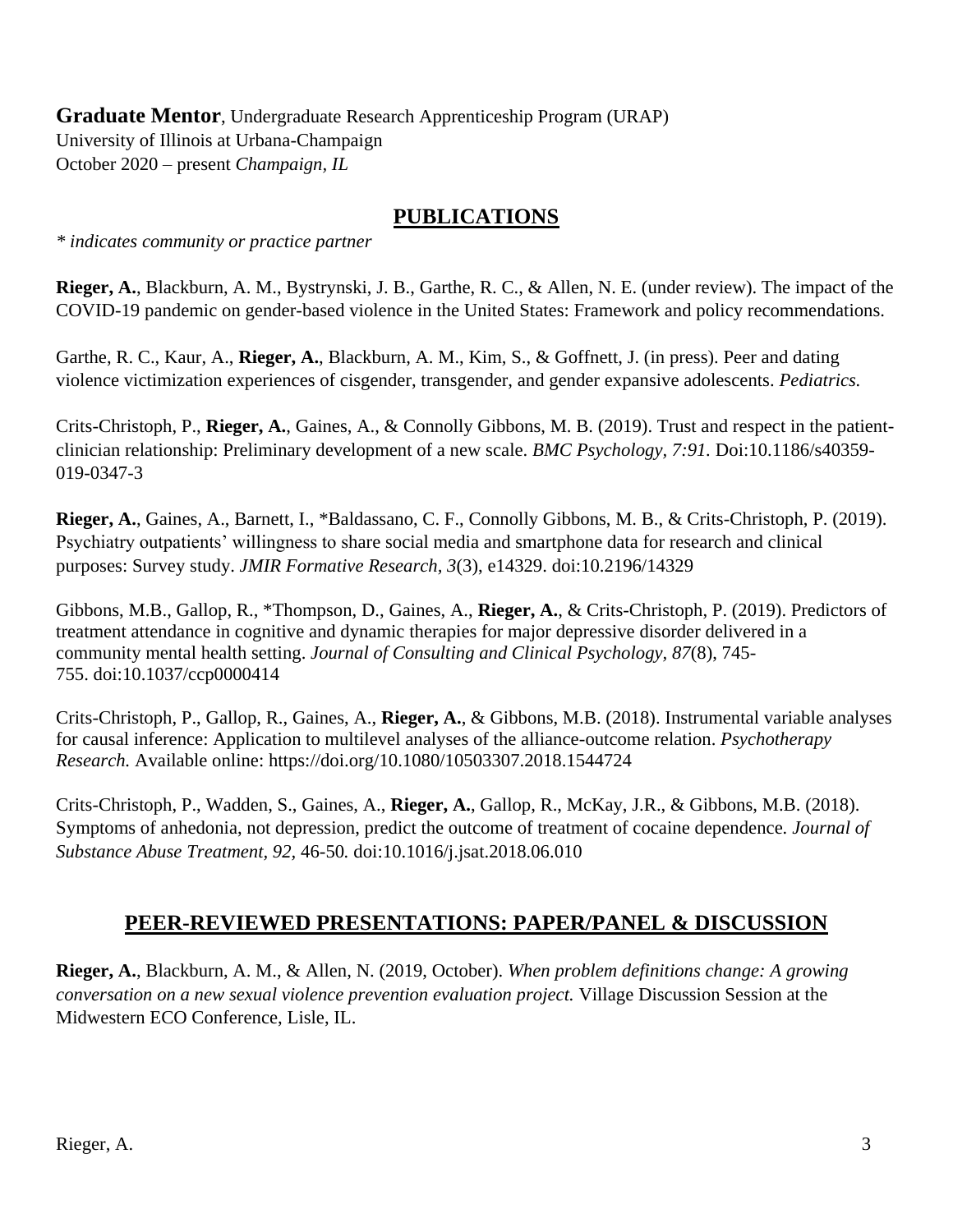**Rieger, A.**, Gaines, A., Crits-Christoph, P., & Gibbons, M.B. (2018, June). *Predictors/Moderator of Outcome in an Effectiveness Study of CT and SE Therapies for Depression.* Paper presentation at the Society for the Exploration of Psychotherapy Integration, New York City, NY.

Crits-Christoph, P., **Rieger, A.**, Gaines, A., & Gibbons, M.B. (2018, June). *Overview of Methods and Results of Effectiveness Study of CT and SE Therapies for Depression.* Paper presentation at the Society for the Exploration of Psychotherapy Integration, New York City, NY.

Gaines, A., **Rieger, A**., Crits-Christoph, P., & Gibbons, M.B. (2018, June). *Predictors/Moderators of Engagement in an Effectiveness Study of CT and SE Therapies for Depression.* Paper presentation at the Society for the Exploration of Psychotherapy Integration, New York City, NY.

Gibbons, M.B., Gaines, A., **Rieger, A.**, & Crits-Christoph, P. (2018, June). *A Model for Personalizing a Sequence CT and SE Therapies for Depression.* Paper presentation at the Society for the Exploration of Psychotherapy Integration, New York City, NY.

Gibbons, M.B., Gaines, A., **Rieger, A.**, Gross, R., & Crits-Christoph, P. (2018, June). *Motivational Anhedonia as a Target of Intervention for HIV+ Individuals with Schizophrenia or Depression.* Paper presentation at the Society for Psychotherapy Research, Amsterdam, Netherlands.

**Rieger, A.**, Gaines, A., Gibbons, M.B., & Crits-Christoph, P. (2018, June). *Deficits in Reward Processing among CMHC Patients Seeking Treatment for Depression.* Paper presentation at the Society for Psychotherapy Research, Amsterdam, Netherlands.

Gaines, A., Wadden, S., **Rieger, A.**, Gallop, R., McKay, J., & Gibbons, M.B. (2018, June). *Anhedonia, Not Depression, Predicts the Outcome of Treatment of Cocaine Dependence.* Paper presentation at the Society for Psychotherapy Research, Amsterdam, Netherlands.

Crits-Christoph, P., **Rieger, A.**, Gaines, A., Gibbons, M.B., & Dimidjian, S. (2018, June). *Behavioral Activation Works Especially Well, Compared to Cognitive Therapy, for those with Major Depressive Disorder and Anhedonia.* Paper presentation at the Society for Psychotherapy Research, Amsterdam, Netherlands.

Davis, O., Anderson Washington, A., Kallon, H., **Rieger, A.**, Mouton, A., & den Elzen, H. (2018, June). *Building for eternity – cultural rootedness: undergraduates reflect taking Black Psychology at a PWI.* Paper presentation at the Association of Black Psychologists' 50<sup>th</sup> Annual International Convention, Oakland, CA.

Gibbons, M.B., Gaines, A., **Rieger, A.**, Gross, R., & Crits-Christoph, P. (2018, April). *Motivational anhedonia as a target intervention for HIV+ Individuals with schizophrenia or depression.* Center presentation at the Penn Mental Health AIDS Research Center meeting, Philadelphia, PA.

**Rieger, A.** (2017, May). *Creativity as a Route to Attitude Change: Can the Creative Process Augment the Effectiveness of a Persuasive Message?* Paper presentation at Wellesley College's Ruhlman Conference, Wellesley, MA.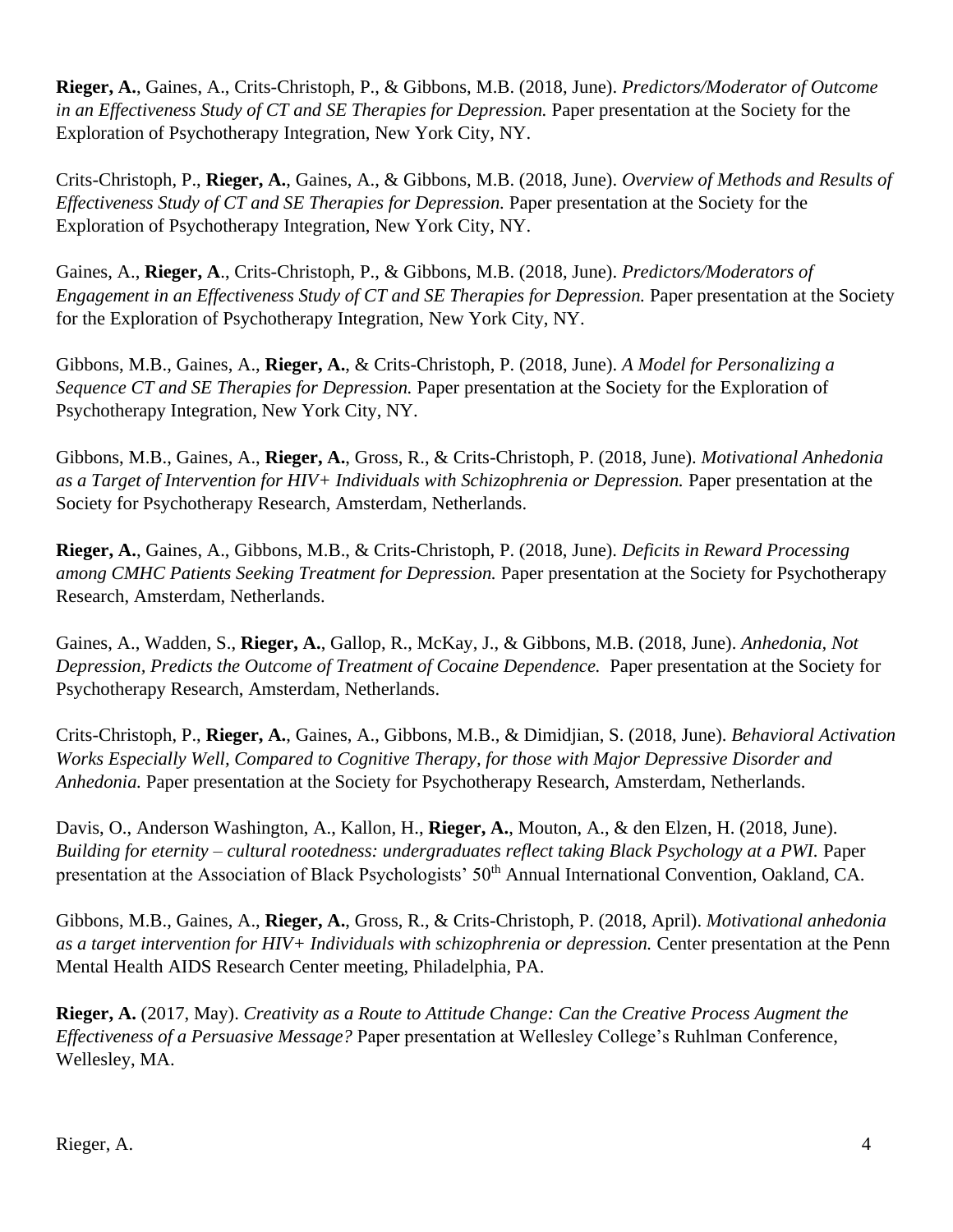# **PEER-REVIEWED PRESENTATIONS: POSTERS**

*<sup>+</sup> indicates undergraduate mentee*

**Rieger, A.**, <sup>+</sup>Lin, X., <sup>+</sup>Williams, E. Y., Blackburn, A. M., & Allen, N. E. (2020, November 19-22). *Risk factors and target audiences in statewide rape prevention efforts: An archival analysis* [Poster presentation]*.* Child Maltreatment-Interpersonal Violence Special Interest Group Poster Session at the Association for Behavioral and Cognitive Therapies 54th Annual Convention, Philadelphia, PA, United States.

Winner of the 2020 Child Maltreatment and Interpersonal Violence Special Interest Group Poster Award

Blackburn, A.M., **Rieger, A.,** Bystrynski, J., & Allen, N.E., (2020, November 19-22). *Sexual assault revictimization among sexual minority individuals: A systematic review and meta-analysis* [Poster presentation]*.* Sexual and Gender Minority Special Interest Group Poster Session at the Association for Behavioral and Cognitive Therapies 54th Annual Convention, Philadelphia, PA, United States.

**Rieger, A**., Garthe, R. C., Blackburn, A. M., Kim, S., & Allen, N. E. (2020, November). *Health communication: A community and societal-level child maltreatment prevention tool?* [Poster presentation]*.* 2020 Society for Research in Child Development Special Topic Workshop: The State of Research on Prevention of Child Maltreatment: Current Knowledge and Future Directions to Inform Policy and Practice, St. Louis, MO.

**Rieger, A.**, Gaines, A., Barnett, I., Baldassano, C. F., Connolly Gibbons, M. B., & Crits-Christoph, P. (2019, November). *Psychiatry outpatients' willingness to share social media and smartphone data for research and clinical purposes: Survey study.* Poster presentation at the Association for Behavioral and Cognitive Therapies Annual Convention, Atlanta, GA.

Blackburn, A.M., **Rieger, A.**, Bystrynski, J., & Allen, N. (2019, October). *LGBT students' experiences of interpersonal violence and help seeking behaviors* [Poster presentation]*.* Midwestern ECO Conference, Lisle, IL.

**Rieger, A.**, Rondestved, L., & Theran, S. (2017, April). *The perfect storm: Emotional awareness and parent attachment influence perfectionism in female adolescents* [Poster presentation]*.* Society for Research in Child Development Biennial Meeting, Austin, TX.

#### **PARTNER PRESENTATIONS: WORKSHOPS & DISCUSSIONS**

*\* indicates community or practice partner*

\*Adnari, O., Allen, N.E., Blackburn, A.M., & **Rieger, A**. (2020, July). *Sexual assault set-aside program and rape prevention education in Illinois.* Presentation given at the Illinois Department of Public Health's Prevention Health and Health Services Block Grant Virtual Public Meeting, Springfield, IL.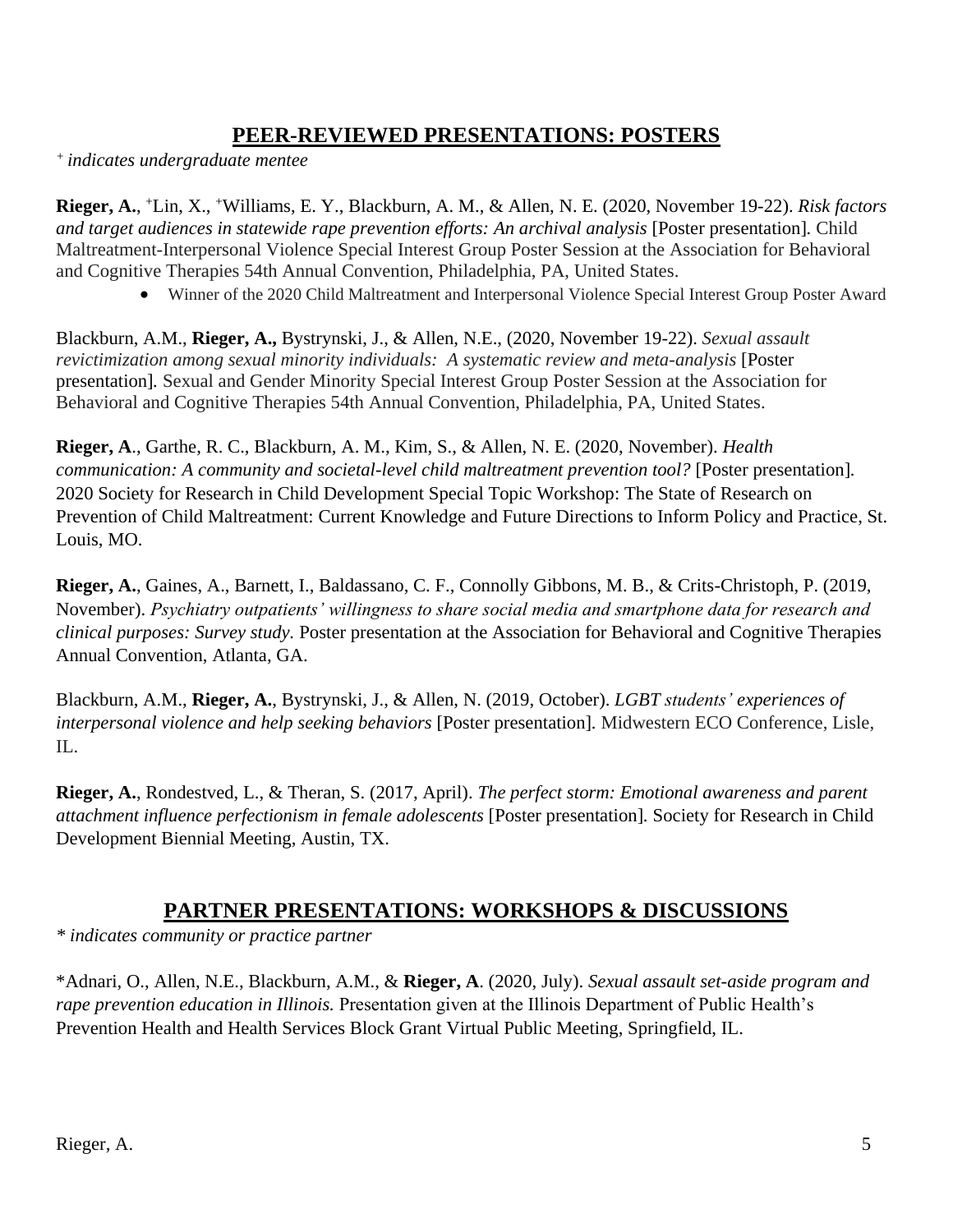**Rieger, A., \***Black, S. & Allen, N. E. (2020). *Online Adaptations for Sexual Violence Prevention in Light of COVID-19.* Talk presented at the Special Statewide Resource Meeting of Preventionists, Illinois Coalition Against Sexual Assault, virtual.

Allen, N. E., **Rieger, A.**, & Blackburn, A. M. (2020). *Moving Forward with Prevention and Evaluation*. Workshop presented at the Illinois Coalition Against Sexual Assault Prevention Conference, Oak Brook, IL.

# **SELECTED CURRENT RESEARCH**

**Research Assistant**, Action Research & Collaboration University of Illinois at Urbana-Champaign

August 2019 – present *Champaign, IL* 

Rape Prevention and Education Program Statewide Evaluation

*Principal Investigator: Nicole E. Allen, Ph.D.* 

- Organize/coordinate the:
	- o *Evaluation Advisory Board*, a group of preventionists and rape crisis center directors who provide feedback to the evaluation team; organize board invitations and board meetings; keep field notes and meeting minutes.
	- o *Interviews with preventionists across the state*, secure IRB approval, lead scheduling with participants, and conduct team interviewers.
	- o *Review of rape crisis center prevention plans*; create coding form and codebook to extract data from state prevention plans; serve as direct supervisor for undergraduate data entrants.
	- o *Online partnership survey*, to investigate rape crisis center partnerships with outside organizations; secure IRB approval; work in REDCap to create in-depth investigation of organization linkages; coordinate data collection and management with key informants.
	- o *Evaluation capacity building effort*, work with preventionists to develop primary data collection opportunities at individual centers (for example: a survey for elementary school counselors to evaluate online adaptations of child sexual abuse prevention efforts).
- Attend partner meetings and webinars to help design evaluation study and understand the Center for Disease Control's public health approach to address sexual violence.
- Conduct literature reviews investigating protective factors, risk factors, and community and societallevel interventions regarding sexual violence prevention.

**Research Assistant**, Diversity Seminar/Community Psychology II Research Collaboration University of Illinois at Urbana-Champaign December 2019 – present *Champaign, IL* 

#### Incivility in Science Study (InSci Scoop)

*Principal Investigator: Mark Aber, Ph.D.* 

 Conduct literature review on incivility to identify research gaps and propose novel research study for a collaboration of peers with diverse programs of research.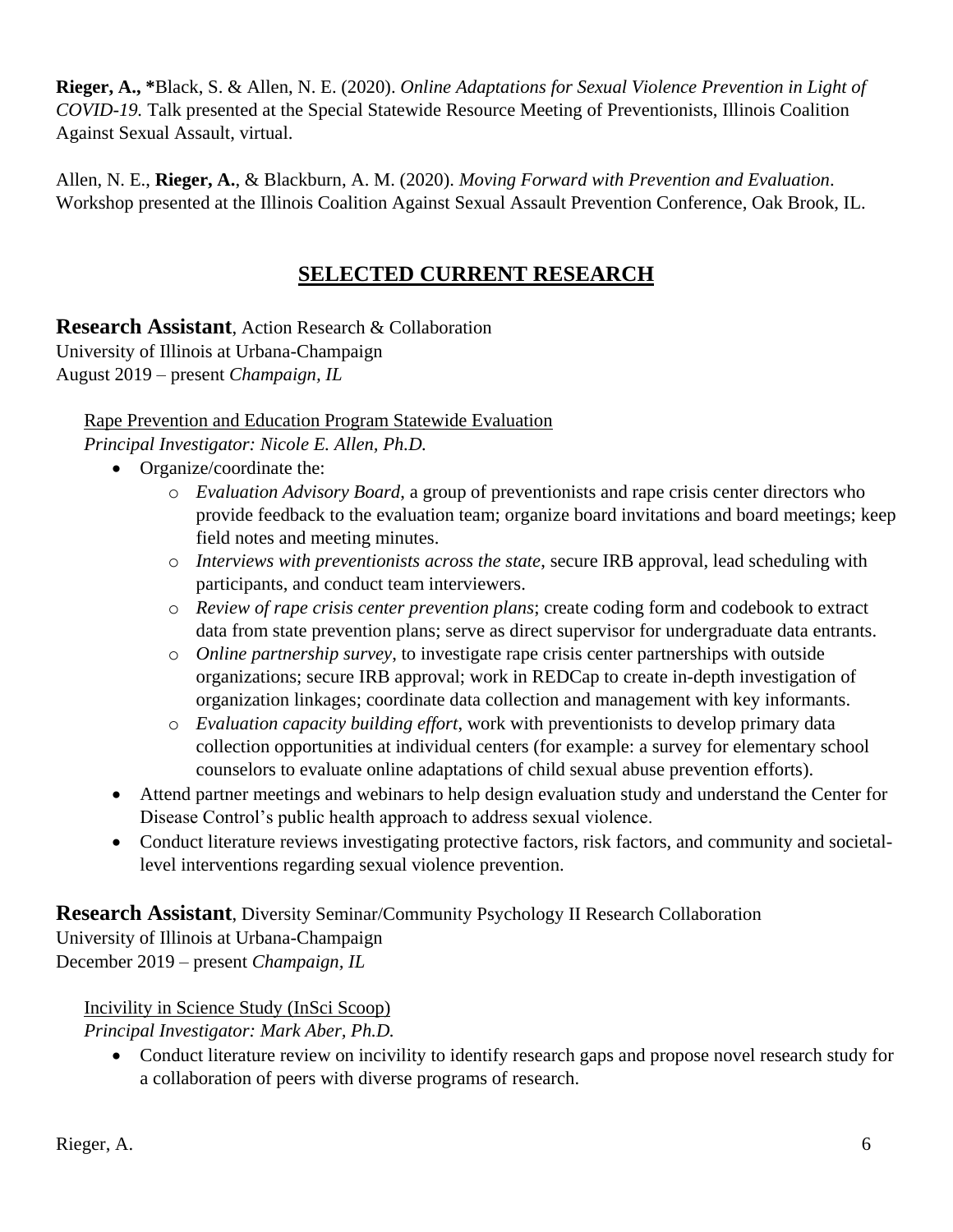- Draft interview protocol for group review and incorporate team members' edits.
- Draft consent and recruitment materials. Collaborate with team members to secure IRB approval.
- Collaborate with team members to jointly organize weekly team meetings.
- Record study development via meeting notes.
- Conduct study interviews.

#### **Independent Research**, Action Research & Collaboration

University of Illinois at Urbana-Champaign December 2019 – present *Champaign, IL* 

Mass Messaging for Gender-Based Violence Prevention and Response: A Scoping Review

- Conduct scoping review on research involving mass messaging pertaining to gender-based violence.
- Supervise/mentor undergraduate research assistants who receive course credit for their work, training them to conduct systematic literature searches (including how to scan/code titles and abstracts for inclusion criteria and how to perform systematic data extraction).

# **PAST RESEARCH EXPERIENCE**

**Clinical Research Coordinator**, Center for Psychotherapy Research, University of Pennsylvania June 2017 – August 2019 *Philadelphia, PA* 

#### Administrative Responsibilities

- Monitored grant budgeting, subcontract invoices, participant payments, and various research expenses (e.g., international conference travel reports).
- Served as the first line of communication with business administrators (for routing operations), IT support, and building management.
- Helped prepare 12 unique grant submissions to various funding sources (including NIMH, NIAAA, the Arnold Foundation, the Robert Wood Johnson Foundation, and the Bill & Melinda Gates Foundation).
	- o Edited grant submissions for language clarity, completeness of thought, translation of scientific research design ideas, integrity of human subjects involvement, and APA style.
	- o Helped gather necessary subcontract documents for community partnerships.
	- o Prepared reference and human subjects sections.
	- o Interpreted grant reviewer summary sheets and help draft responses.
	- o Helped prepare grant resubmissions when applicable.
- Assisted in manuscript and presentation preparation.
- Managed and aided in interpretation of previous Center for Psychotherapy Research studies through HIPAA-compliant data storage and SPSS analysis.
- Interviewed, hired, and supervise undergraduate work-study students. Fostered clinical research interest and understanding; aided in senior student job applications.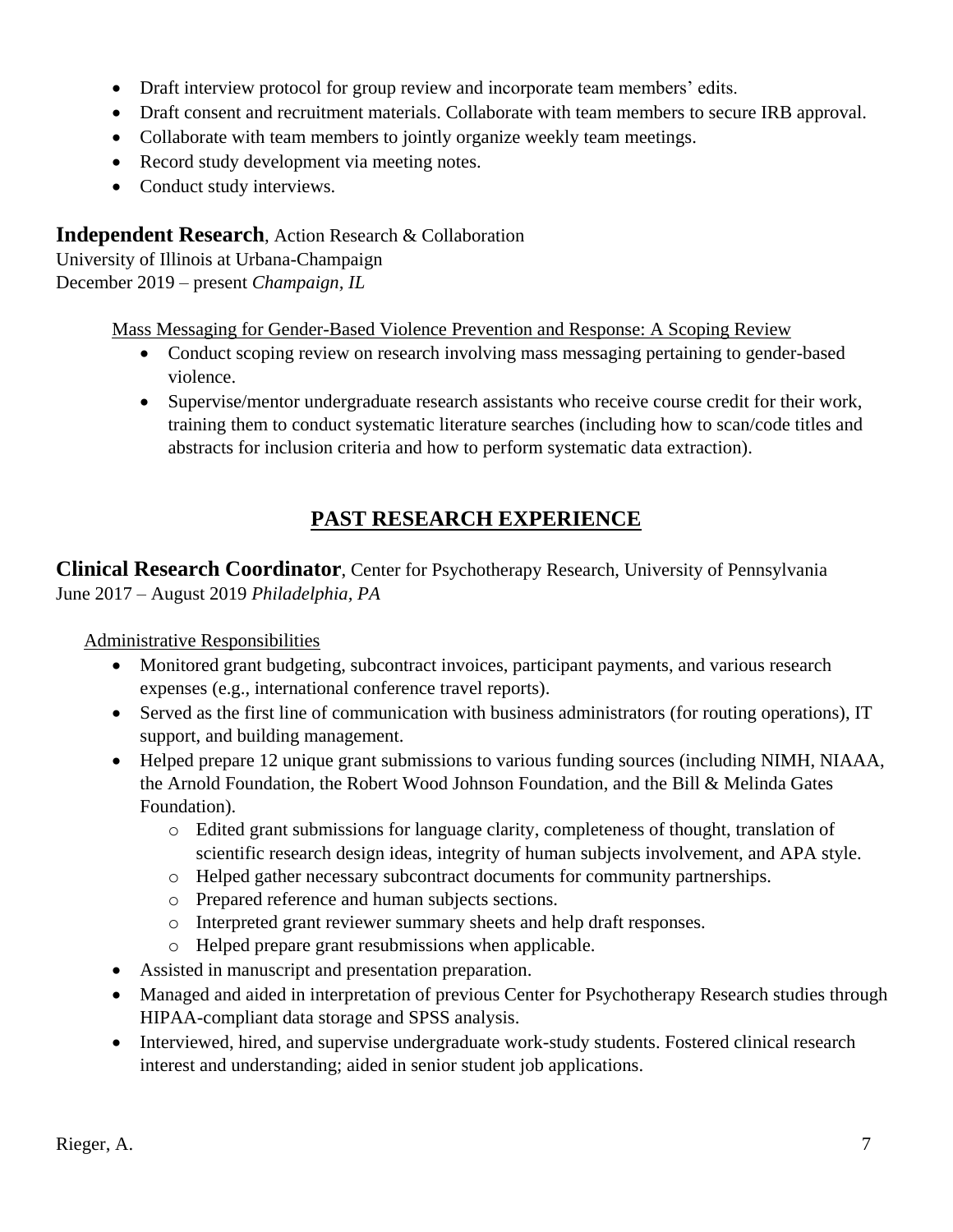- Began a summer internship program for undergraduates, coordinating with relevant University administrative personnel and PIs. Designed educational tasks and served as primary supervisor for the first summer intern at the Center.
- Ensured Center functioning by tracking office equipment and supply needs.

#### Feasibility of Behavioral Activation Trial in Community Mental Health

#### NIMH R34 MH108818

*Principal Investigator: Paul Crits-Christoph, Ph.D.* 

- Interacted directly with patient participants. Screened, scheduled, consented, and compensated over 200 participants for baseline and follow-up (Month 1, 2, and 3) assessments.
- Administered all study assessments (baseline assessment  $= 4-5$  hours; month assessments  $= 1$  hour) and helped coordinate administration of HAM-D, CSSRS, and SCID with blind clinical evaluators. Administer Effort Expenditure for Rewards Task (EEfRT) at baseline and Month 3 assessments.
- Carried out safety protocols for suicidality, homicidality, child neglect, and mandated reporting concerns in partnership with outpatient clinic supervisor.
- Coordinated fair and speedy assignment of enrolled participants (to date:  $N = 61$ ) to busy community therapist schedules. Advocated for ineligible patients regarding clinic waitlist placement.
- Served as the primary line of communication and collaboration with study therapists  $(N = 7)$ .
- Relayed therapist and supervisor concerns to Principal Investigator. Resolve disputes with study therapists.
- Ensured that therapists are prepared for study appointments by providing BA manual supplies, recorders, and study measures.
- Built relationships with community mental health clinic employees (interns, case managers, supervisors, business employees, medical record coordinators, front desk staff, etc.) as study spokesperson.
- Prepared reports for business administrators to document participant payments.
- Created and sent recruitment and enrollment reports to study staff and research partners.
- Tracked and led honorarium payments to intake clinicians ( $N = 2 +$  clinical interns) and study therapists.
- Created Data and Safety Monitoring Committee reports  $(N = 3)$  and present to Data and Safety Monitoring Committee.
- Ensured compliance to NDA requirements; cleaned and uploaded data to the NDA, secure extensions as needed.
- Served as IRB liaison. Submitted and tracked all IRB modifications and continuing reviews; ensured IRB compliance in all activities; documented patient adverse events.
- Prepared annual NIH continuing reviews.
- Prepared detailed clinical updates for expert supervision; attended supervision sessions.
- Developed and revised proper data storage protocols.
- Documented activities in study SOP to ensure smooth transition between study staff.
- Supervised data entry with work-study students  $(N = 4)$ .
- Independently researched mandated reporting requirements to provide study staff with more clarity.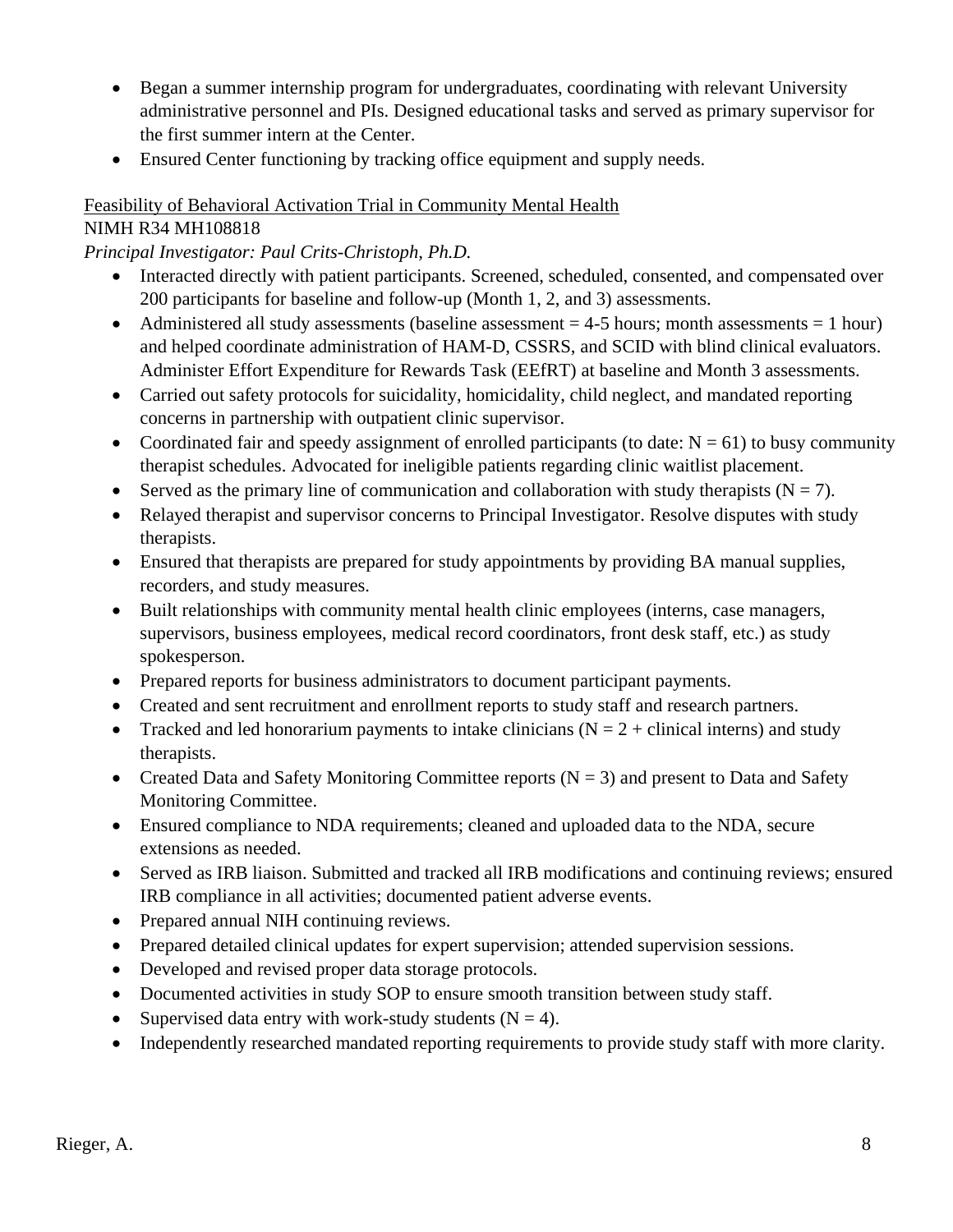#### Development of Electronic Quality Reporting System for Behavioral Activation for MDD in CMHC Setting NIMH R21 MH116362

*Principal Investigator: Mary Beth Connolly Gibbons, Ph.D.* 

- Helped edit and prepare grant application to secure funding.
- Independently planned, recruited for, and facilitated clinician focus groups  $(N = 2)$  and cognitive interviews with providers and patients  $(N = 20)$ .
- Transcribed focus group audio recordings.
- Coordinated all IRB requirements, including initial protocol submission and modifications  $(N = 5)$ .
- Coordinated graduate-level blind raters, who rated community therapy tapes.

### Preliminary Work for Incorporating Patient Electronic Communications in Psychotherapy

Once Upon a Time Foundation

*Principal Investigator: Paul Crits-Christoph, Ph.D.* 

- Helped edit and prepare grant application to secure funding.
- Coordinated all IRB requirements, including initial protocol submission and modifications (to date:  $N = 4$ ).
- Drafted patient and clinician study surveys; incorporated feedback from investigators to finish final versions.
- Created clinician presentation to introduce potential participants to research field and study design.
- Independently recruited clinicians (to date:  $N = 7$ ) and patient participants (to date:  $N = 118$ ) in University of Pennsylvania outpatient clinic.
- Served as primary line of communication with psychiatrists and front desk staff.

#### Development and Validation of a Feedback System for Tracking and Improving Trust/Respect in an Economically Disadvantaged Behavioral Health Population

Robert Woods Johnson Foundation

*Principal Investigator: Paul Crits-Christoph, Ph.D.* 

- Helped edit and prepare grant application to secure funding.
- Independently wrote and submitted initial IRB protocol.
- Helped research server and computing requirements to set up automated patient feedback system.
- Incorporated literature review on trust, respect, and alliance measures into suggestions for novel trust/respect study measure.
- Developed mock dashboard for feedback report.

#### Development of a Tool to Measure Patient Preferences for Contraceptives in Botswana

# Bill & Melinda Gates Foundation

*Principal Investigator: Paul Crits-Christoph, Ph.D.* 

- Helped prepare and submit IRB modifications, deviations, and continuing reviews.
- Assisted with preparation (content and rhetorical edits) of Phase I report and Phase II proposal to the Bill & Melinda Gates Foundation.
- Coordinated order and delivery of study supplies for University of Botswana.

# Software to Measure Consumer Preferences in the Treatment of Depression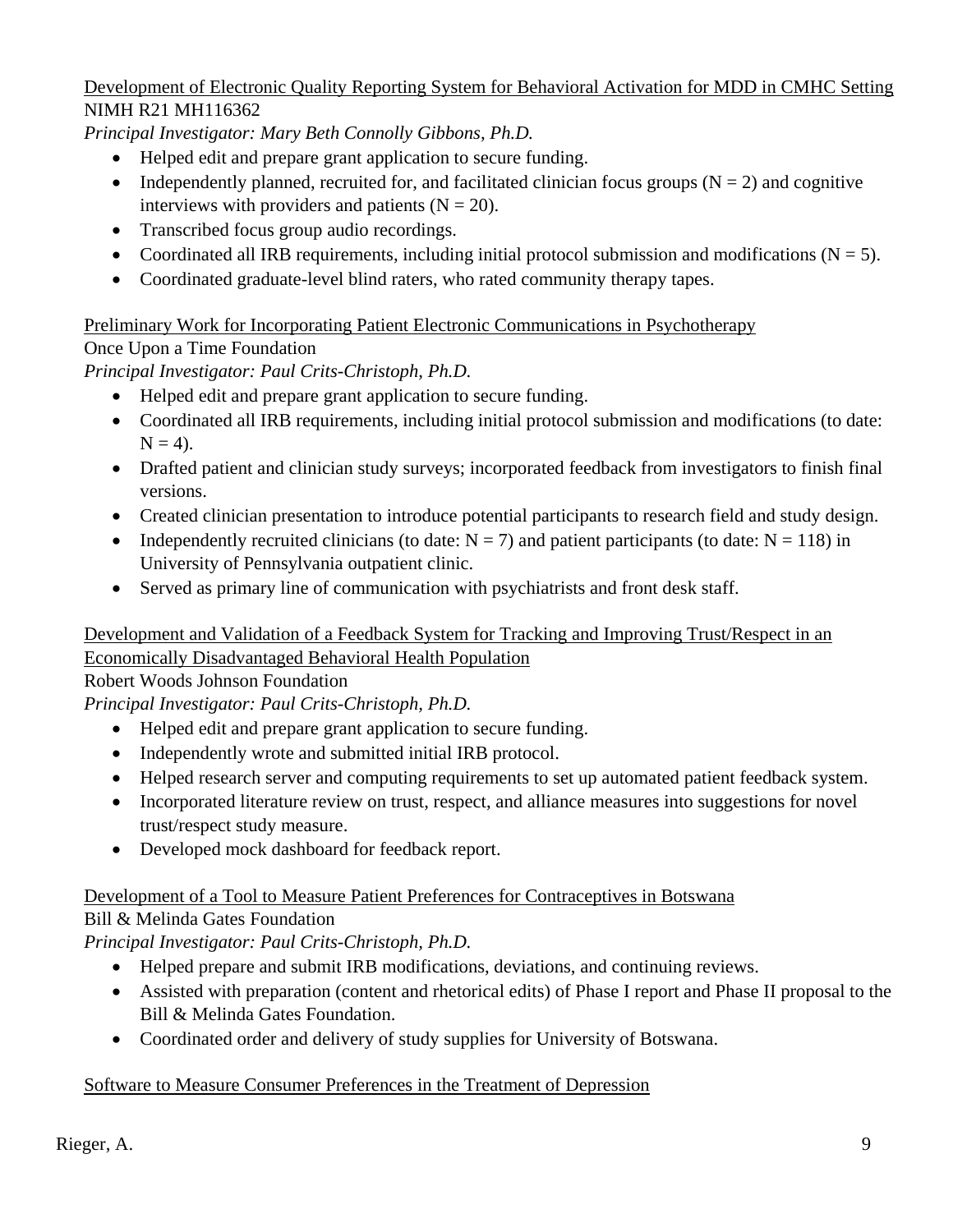#### NIMH R21 MH108996

*Principal Investigator: Paul Crits-Christoph, Ph.D.* 

- Helped edit and prepare grant application to secure funding.
- Independently wrote and submitted initial IRB protocol.

#### Penn Mental Health AIDS Research Center- Core C: Clinical Assessment Core

#### NIMH P30 MH097488-8100

*Principal Investigator of Parent Grant: Dwight Evans, Ph.D.*

*Clinical Assessment Core Project Leader: Paul Crits-Christoph, Ph.D.* 

- Helped interview and hire Psy.D. students from local programs as diagnosticians.
- Helped organize diagnostician training in SCID-IV, HAM-D, and CSSRS. Attended training workshop.
- Aided in scheduling and organization decisions.
- Provided support to diagnosticians at community mental health clinic for logistical and safety concerns.
- Served as coordinator when primary coordinator takes vacation and sick time.

#### Once Upon a Time Foundation Consulting

*Consultant: Paul Crits-Christoph, Ph.D.* 

- Researched and prepared PI suggestions for various social media monitoring applications.
- Incorporated various natural language analysis results and online mental health message board content into the creation of over 200 emails to test the Bark Parental Control monitoring system.
- Independently documented emails, coded system alerts, and interpreted findings.
- Independently drafted 15 page report on system testing, which was minimally edited by Dr. Crits-Christoph, and presented to the Foundation and research teams at Johns Hopkins University, the University of Pennsylvania, and Harvard University.
- Attended conference call with Foundation representative to describe system testing results.
- Generated one page bullet-point results briefing on second round of system testing.

#### **Research Assistant**, Wellesley College

January 2016 – May 2017 *Wellesley, MA*

- Managed and analyzed data for a longitudinal research study evaluating a leadership camp for adolescent females.
- Presented research poster at the 2017 Society for Research in Child Development conference.

#### **Honors Thesis Student**, Wellesley College Psychology Department

June 2016 – May 2017 *Wellesley, MA*

- Worked closely and met weekly with faculty mentor to create novel theory regarding the creativity and attitude change processes and design a randomized study.
- Recruited and administered study protocol to 120 randomized participants from undergraduate campus sample.
- Reported findings in lengthy APA-style paper and in presentations to thesis committee and Wellesley College community.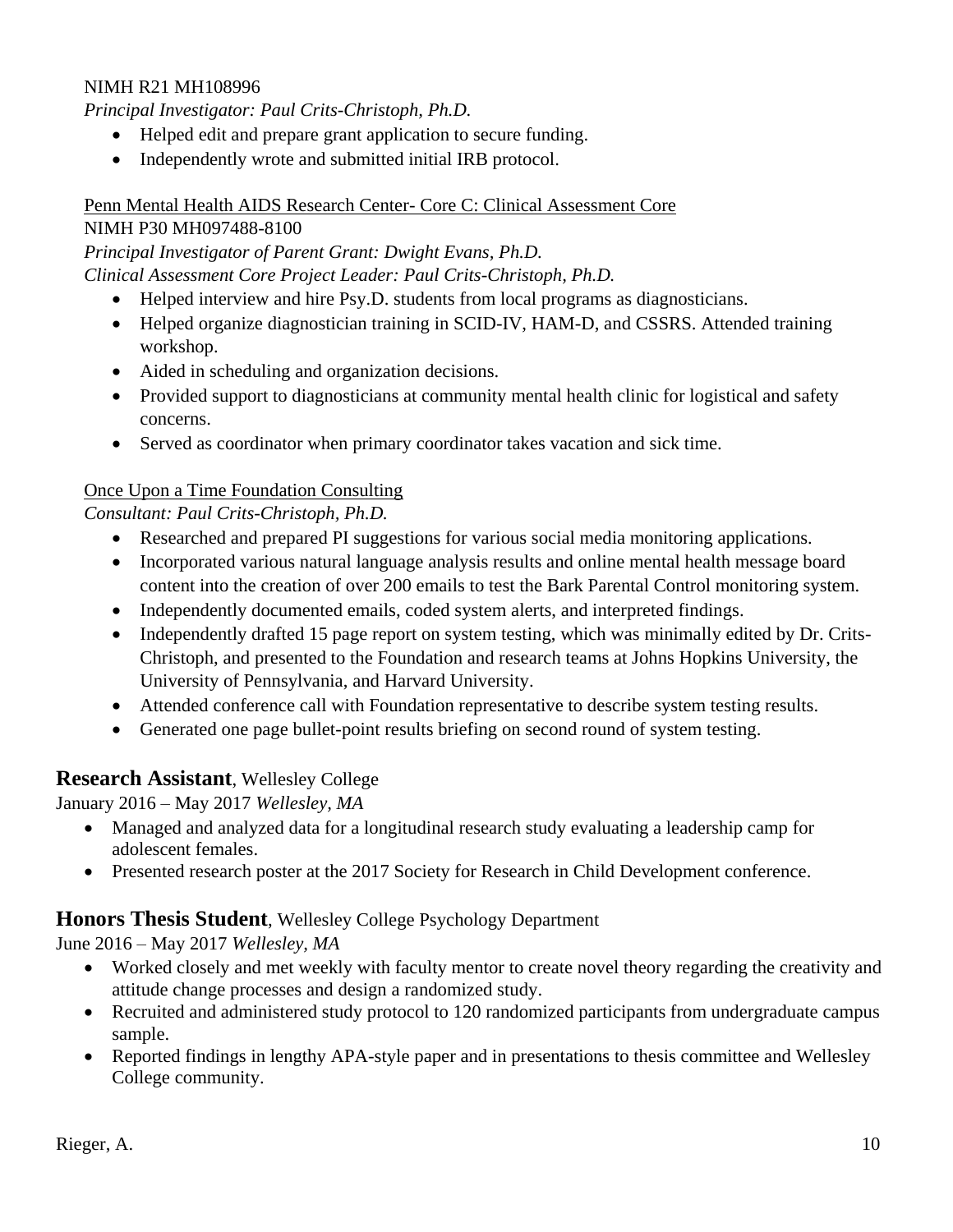### **Research Intern,** Howard University Hospital's Sleep and Stress Research Program

June – August 2016 *Washington, DC*

- Collected, managed, and analyzed data for two major research studies about trauma-related insomnia.
- Recruited participants by contacting local organizations, staffing a weekly table in the VA medical center lobby, calling previous study participants, and completing phone screeners.
- Conducted literature reviews and an independent research project.
- Observed and administered clinical interviews using the Structured Clinical Interview for DSM-5, Clinician Administered PTSD Scale, Duke Structured Interview for DSM-5 Sleep Disorders, and Columbia-Suicide Severity Rating Scale.
- Created and presented PowerPoint on ongoing research study at Clinical Research Meeting to doctors, nurses, and researchers.
- Gathered and structured information to begin a lab website.
- Observed CBT interventions for insomnia and substance use, and shadowed a clinical psychologist on pilot study.

# **CLINICAL TRAINING**

### **University of Illinois Autism Clinic,** Psychological Services Center

University of Illinois at Urbana-Champaign *Supervisor: Dr. Amy Cohen, PhD* August 2020 – present

- Conduct virtual autism screenings.
- Conduct virtual intake and ADOS assessments, involving gathering collateral information (e.g., from speech-language therapists, school staff, and primary care physicians) and delivering feedback to families.
- Co-facilitate virtual group activities, including healthy relationships education for youth (e.g., consent, gender identity).

**ePREP,** University of Illinois Extension University of Illinois at Urbana-Champaign

*Supervisor: Dr. Allen Barton, PhD*

November 2020 – present

 Work as a coach with couples who are completing a six-session online healthy relationships intervention, ePREP.

# **COMMUNITY INVOLVEMENT**

# **Rape Crisis Hotline Volunteer**

**Rape Advocacy, Counseling, & Education Services** 

*Urbana, IL*  January 2020 – present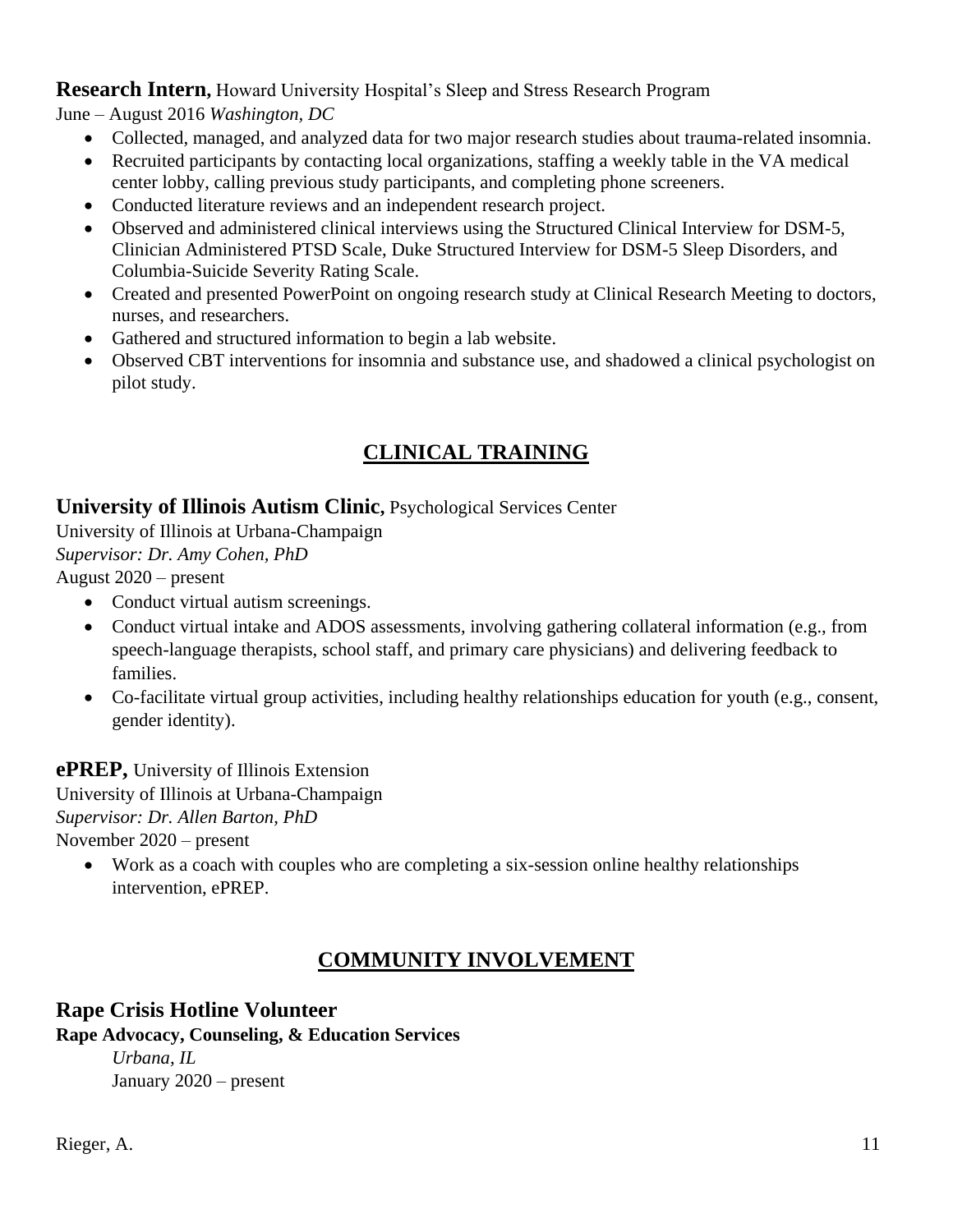- Provide crisis counseling to callers (survivors of sexual violence, significant others, and providers) for approximately 2 shifts every month, and attend quarterly supervision meetings.
- Completed 40 hour certification training.
- Attend and present at bi-monthly volunteer conversations on the intersection between sexual violence and other forms of

### **WOAR (formerly Women Organized Against Rape)**

*Philadelphia, PA* 

June 2017 – August 2019

- Provided crisis counseling to callers (survivors of sexual violence, significant others, and providers) for approximately 3 7-hour shifts every month; accompanied survivors to SVU for evidence collection; represented WOAR at community outreach events; facilitated community workshops; helped plan and present hotline training; developed volunteer outreach handout addressing secondary trauma.
- Completed 40 hour certification training.

# **Boston Area Rape Crisis Center**

*Boston, MA* 

May 2015 – May 2017

- Provided crisis counseling to callers (survivors of sexual violence, significant others, and providers) for a weekly 3-hour shift, and attended peer supervision meetings twice a month.
- Completed 40 hour certification training.

# **Caring Committee Implementation Team Member**, First Unitarian Church of Philadelphia

September 2018 – August 2019 *Philadelphia, PA* 

 Created, administered, and analyzed data on congregant experience providing care (e.g., delivering meals, visiting a fellow congregant in the hospital).

# **President, Active Minds**, Wellesley College

Organization president from August 2015 – May 2017

Executive board member from August 2014 – May 2015

Mental Health Educator/organization member from August 2013 – May 2015

 Led the executive board in designing campus events to advocate for mental health, facilitated discussions, collaborated with organizations, planned biweekly meetings, oversaw training of campus Mental Health Educators, and connected students to on-campus mental health resources.

# **Disability Project Assistant,** Boston Area Rape Crisis Center

August 2016 – January 2017 *Boston, MA*

- Represented BARCC in collaboration meetings with representatives from the MBTA, Transit Police, and the Boston Center for Independent Living.
- Created and formatted content for personal care attendants, skills trainers, and employers of personal care attendants on sexual violence and safety, and created warm referral documents.
- Interviewed staff members to create a policy for obtaining reasonable accommodations.